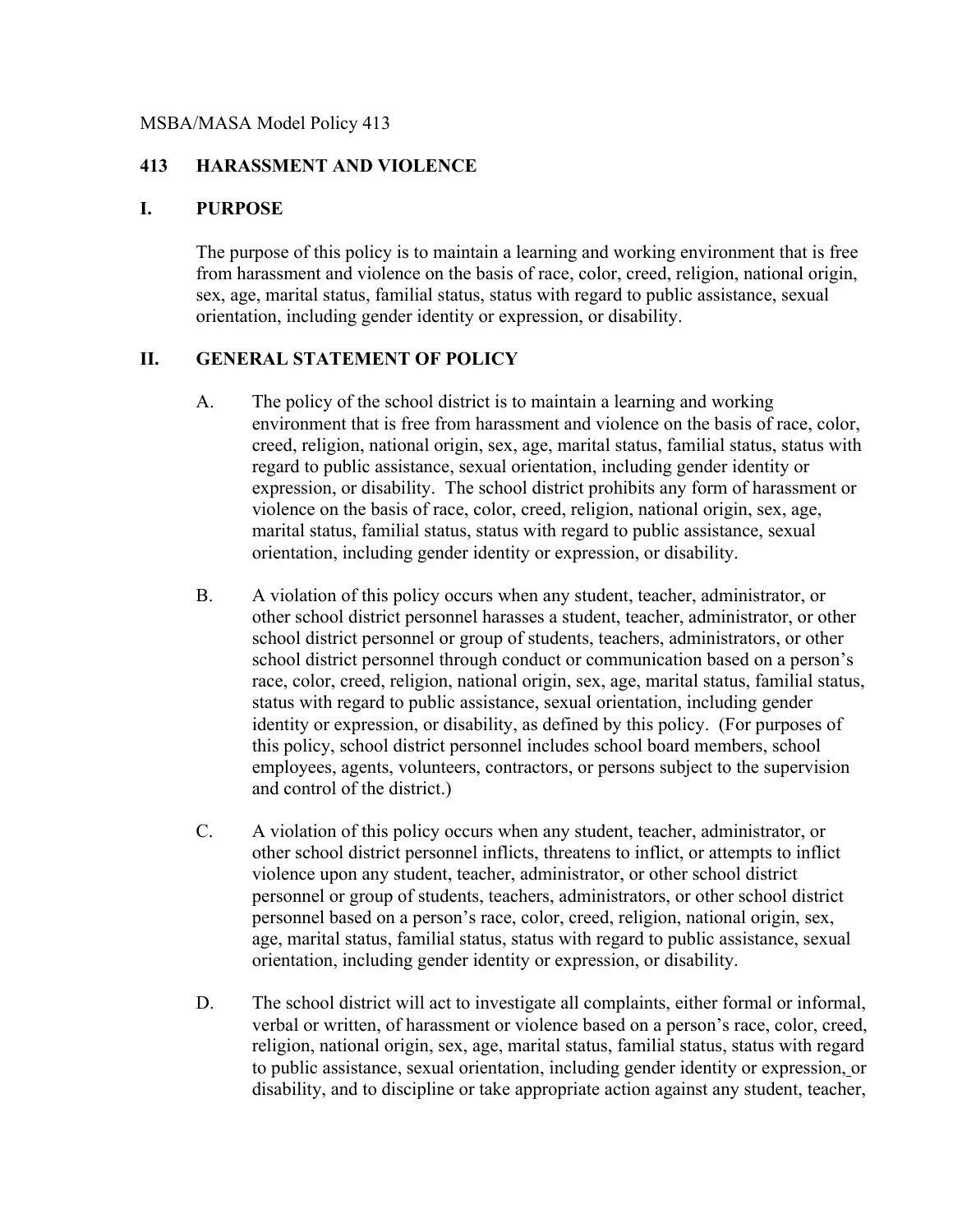administrator, or other school district personnel who is found to have violated this policy.

# **III. DEFINITIONS**

- A. "Assault" is:
	- 1. an act done with intent to cause fear in another of immediate bodily harm or death;
	- 2. the intentional infliction of or attempt to inflict bodily harm upon another; or
	- 3. the threat to do bodily harm to another with present ability to carry out the threat.
- B. "Harassment" prohibited by this policy consists of physical or verbal conduct, including, but not limited to, electronic communications, relating to an individual's or group of individuals' race, color, creed, religion, national origin, sex, age, marital status, familial status, status with regard to public assistance, sexual orientation, including gender identity or expression, or disability when the conduct:
	- 1. has the purpose or effect of creating an intimidating, hostile, or offensive working or academic environment;
	- 2. has the purpose or effect of substantially or unreasonably interfering with an individual's work or academic performance; or
	- 3. otherwise adversely affects an individual's employment or academic opportunities.
- C. "Immediately" means as soon as possible but in no event longer than 24 hours.
- D. Protected Classifications; Definitions
	- 1. "Disability" means any condition or characteristic that renders a person a disabled person. A disabled person is any person who:
		- a. has a physical, sensory, or mental impairment which materially limits one or more major life activities;
		- b. has a record of such an impairment; or
		- c. is regarded as having such an impairment.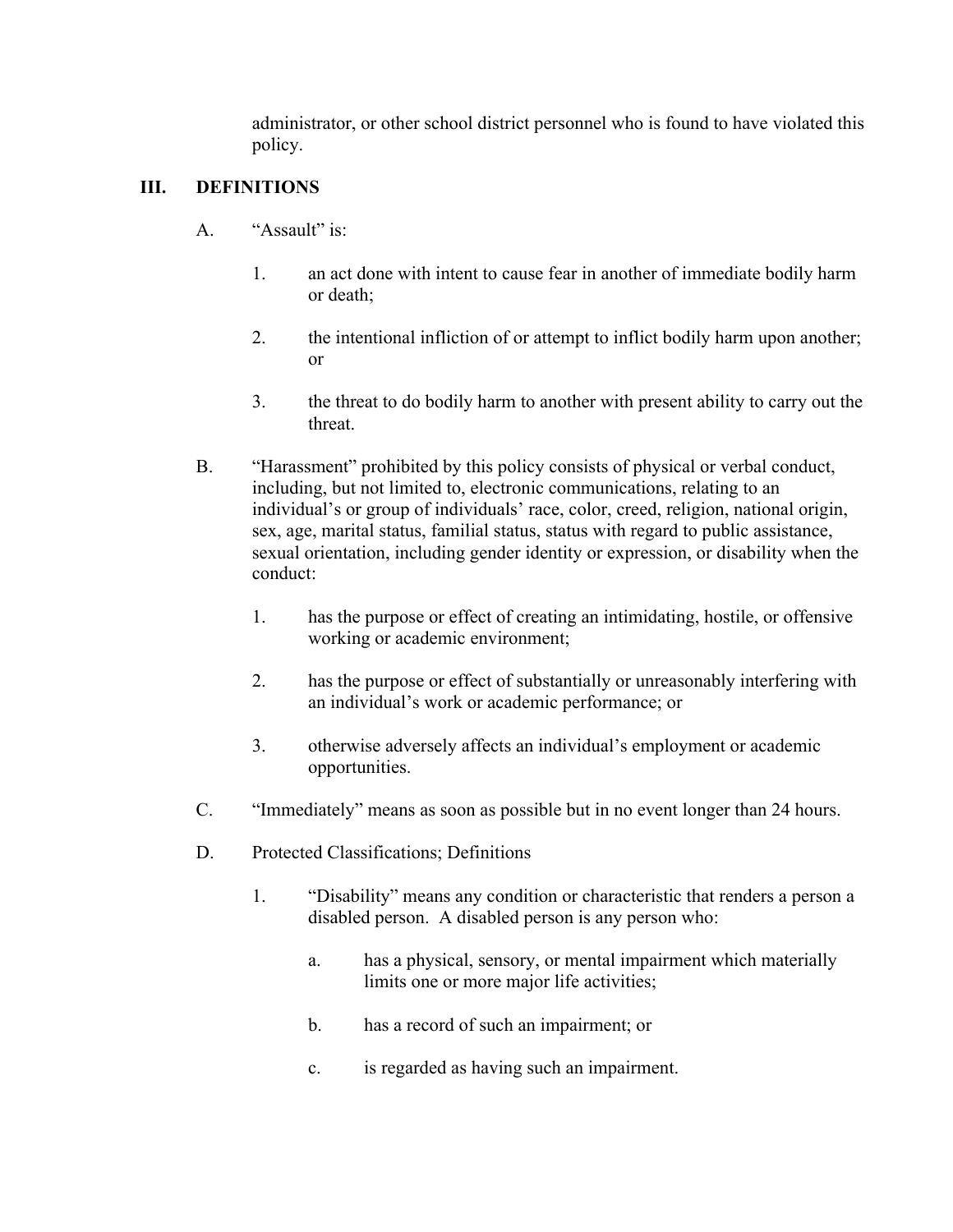- 2. "Familial status" means the condition of one or more minors being domiciled with:
	- a. their parent or parents or the minor's legal guardian; or
	- b. the designee of the parent or parents or guardian with the written permission of the parent or parents or guardian. The protections afforded against harassment on the basis of family status apply to any person who is pregnant or is in the process of securing legal custody of an individual who has not attained the age of majority.
- 3. "Marital status" means whether a person is single, married, remarried, divorced, separated, or a surviving spouse and, in employment cases, includes protection against harassment on the basis of the identity, situation, actions, or beliefs of a spouse or former spouse.
- 4. "National origin" means the place of birth of an individual or of any of the individual's lineal ancestors.
- 5. "Sex" includes, but is not limited to, pregnancy, childbirth, and disabilities related to pregnancy or childbirth.
- 6. "Sexual orientation" means having or being perceived as having an emotional, physical, or sexual attachment to another person without regard to the sex of that person or having or being perceived as having an orientation for such attachment, or having or being perceived as having a self-image or identity not traditionally associated with one's biological maleness or femaleness. "Sexual orientation" does not include a physical or sexual attachment to children by an adult.
- 7. "Status with regard to public assistance" means the condition of being a recipient of federal, state, or local assistance, including medical assistance, or of being a tenant receiving federal, state, or local subsidies, including rental assistance or rent supplements.
- E. "Remedial response" means a measure to stop and correct acts of harassment or violence, prevent acts of harassment or violence from recurring, and protect, support, and intervene on behalf of a student who is the target or victim of acts of harassment or violence.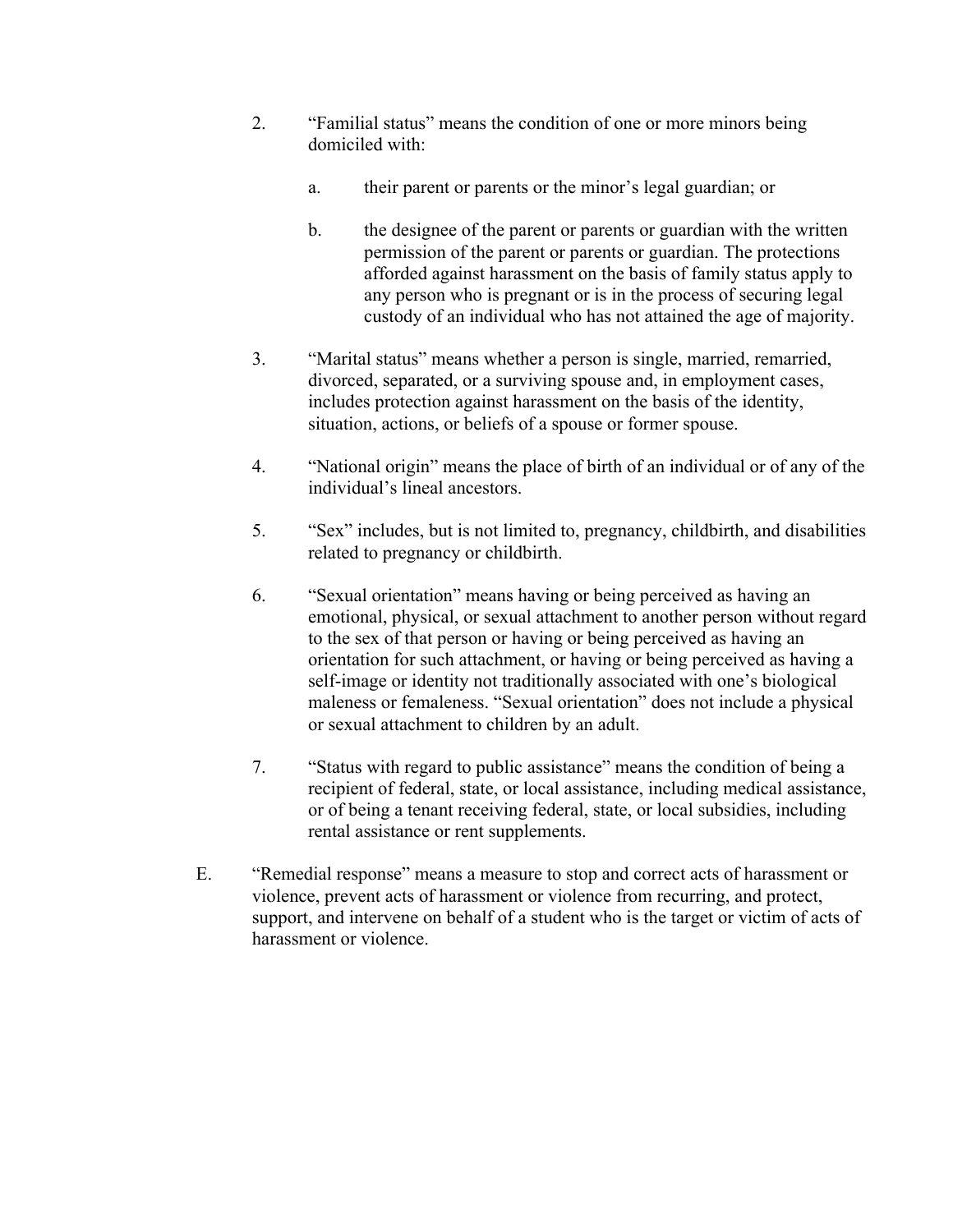- F. Sexual Harassment; Definition for purposes of this policy<sup>1</sup>
	- 1. Sexual harassment consists of unwelcome sexual advances, requests for sexual favors, sexually motivated physical conduct or other verbal or physical conduct or communication of a sexual nature when:
		- a. submission to that conduct or communication is made a term or condition, either explicitly or implicitly, of obtaining employment or an education; or
		- b. submission to or rejection of that conduct or communication by an individual is used as a factor in decisions affecting that individual's employment or education; or
		- c. that conduct or communication has the purpose or effect of substantially or unreasonably interfering with an individual's employment or education, or creating an intimidating, hostile, or offensive employment or educational environment.
	- 2. Sexual harassment may include, but is not limited to:
		- a. unwelcome verbal harassment or abuse;
		- b. unwelcome pressure for sexual activity;
		- c. unwelcome, sexually motivated, or inappropriate patting, pinching, or physical contact, other than necessary restraint of student(s) by teachers, administrators, or other school district personnel to avoid physical harm to persons or property;
		- d. unwelcome sexual behavior or words, including demands for sexual favors, accompanied by implied or overt threats concerning an individual's employment or educational status;
		- e. unwelcome sexual behavior or words, including demands for sexual favors, accompanied by implied or overt promises of preferential treatment with regard to an individual's employment

 

<sup>&</sup>lt;sup>1</sup> Sexual harassment is defined in different ways. The definition in this policy is consistent with how the term is defined in the Minnesota Human Rights Act. As discussed below, Title IX's implementing regulations provide for a different definition. To ensure compliance with Title IX requirements, all allegations of sexual harassment must be brought to the attention of the Title IX Coordinator.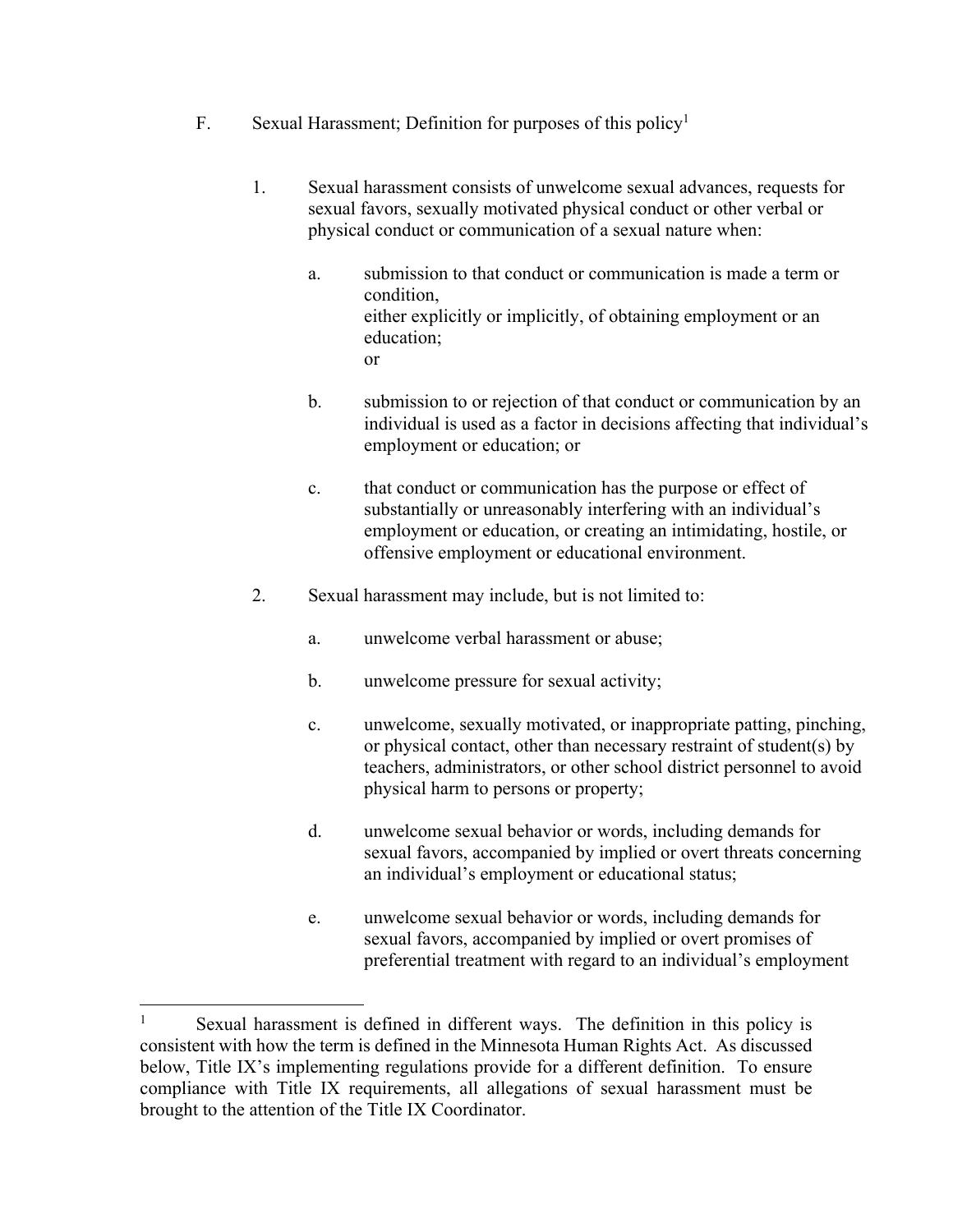or educational status; or

- f. unwelcome behavior or words directed at an individual because of sexual orientation, including gender identity or expression.
- G. Sexual Violence; Definition
	- 1. Sexual violence is a physical act of aggression or force or the threat thereof which involves the touching of another's intimate parts, or forcing a person to touch any person's intimate parts. Intimate parts, as defined in Minn. Stat. § 609.341, includes the primary genital area, groin, inner thigh, buttocks, or breast, as well as the clothing covering these areas.
	- 2. Sexual violence may include, but is not limited to:
		- a. touching, patting, grabbing, or pinching another person's intimate parts, whether that person is of the same sex or the opposite sex;
		- b. coercing, forcing, or attempting to coerce or force the touching of anyone's intimate parts;
		- c. coercing, forcing, or attempting to coerce or force sexual intercourse or a sexual act on another; or
		- d. threatening to force or coerce sexual acts, including the touching of intimate parts or intercourse, on another.
- H. Violence; Definition

Violence prohibited by this policy is a physical act of aggression or assault upon another or group of individuals because of, or in a manner reasonably related to, race, color, creed, religion, national origin, sex, age, marital status, familial status, status with regard to public assistance, sexual orientation, including gender identity or expression, or disability.

### **IV. SEXUAL HARASSMENT REPORTING AND INVESTIGATION PROCEDURES**

- A. Allegations of sexual harassment may be subject to detailed requirements outlined in federal regulations implementing Title IX.
- B. For Title IX purposes, "sexual harassment" means conduct on the basis of sex that includes one or more of the following elements:
	- 1. An employee of the District conditioning the provision of an aid, benefit, or service of the District on an individual's participation in unwelcome sexual conduct;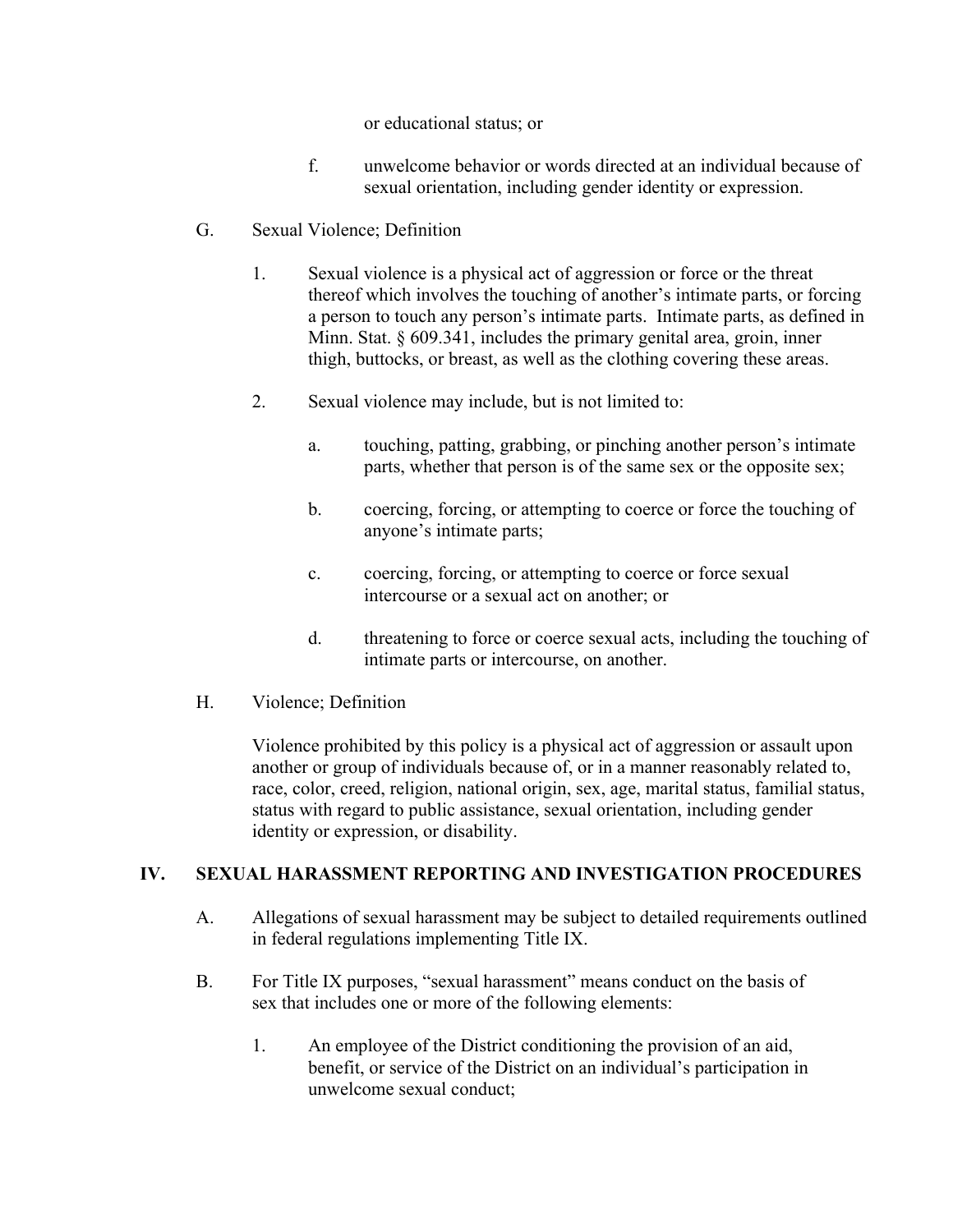- 2. Unwelcome conduct determined by a reasonable person to be so severe, pervasive, and objectively offensive that it effectively denies a person equal access to the District's education program or activity;
- 3. ''sexual assault'' as defined in 20 U.S.C.  $1092(f)(6)(A)(v)$ , "dating violence" as defined in  $34$  U.S.C.  $12291(a)(10)$ , ''domestic violence'' as defined in 34 U.S.C. 12291(a)(8), or ''stalking'' as defined in 34 U.S.C. 12291(a)(30).
- C. Any District employee who is aware of an allegation of sexual harassment must immediately notify the Title IX Coordinator. Students are strongly encouraged to notify the Title IX Coordinator of sexual harassment allegations, but may report allegations to any District employee. A District employee who receives a report from a student is responsible for immediately notifying the Title IX Coordinator.
- D. Sexual harassment allegations will be processed in accordance with the attached Title IX Grievance Procedures. The Grievance Procedures must be published and disseminated as required by law. Alleged conduct that does not meet Title IX's definition of "sexual harassment," if proved, may be investigated and addressed pursuant to the procedures outlined below.
- E. The Director of Human Resources and Administrative Services is the District's Title IX Coordinator. His / Her office is located at 1833 Osauka Road, Sauk Rapids, MN 56379. He/She can also be reached at (320) 258-1808. He/She can also be reached at titleix $\omega$ isd47.org. The Title IX Coordinator also serves as the District's human rights officer.

### **V. REPORTING PROCEDURES**

A. For complaints that do not allege sexual harassment, any person who believes he or she has been the target or victim of harassment or violence on the basis of race, color, creed, religion, national origin, sex, age, marital status, familial status, status with regard to public assistance, sexual orientation, including gender identity or expression, or disability by a student, teacher, administrator, or other school district personnel, or any person with knowledge or belief of conduct which may constitute harassment or violence prohibited by this policy toward a student, teacher, administrator, or other school district personnel or group of students, teachers, administrators, or other school district personnel should report the alleged acts immediately to the building principal or building supervisor (hereinafter "building report taker"). A person may report conduct which may constitute harassment or violence anonymously. However, the school district may not rely solely on an anonymous report to determine discipline or other remedial responses.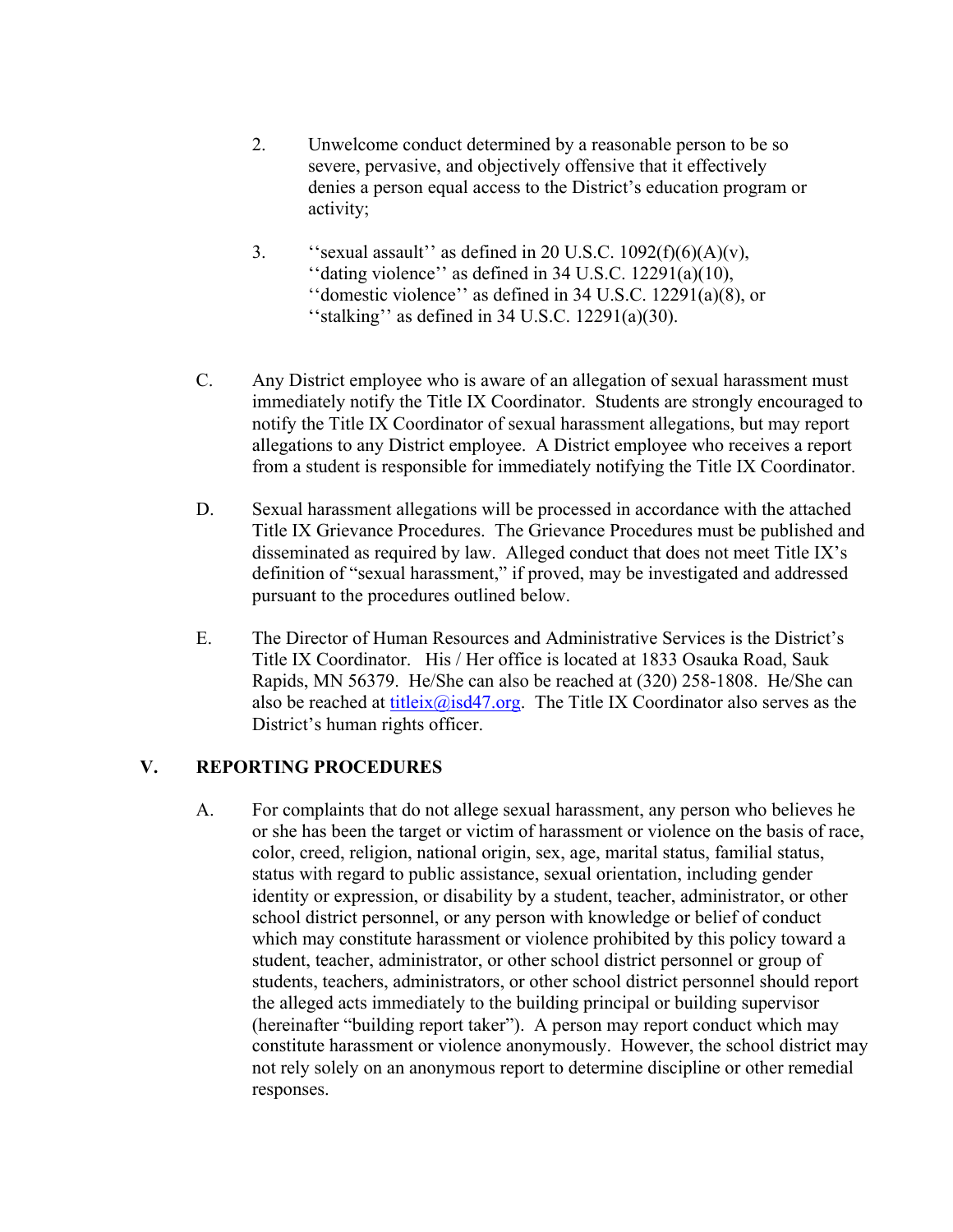- B. The school district encourages the reporting party or complainant to use the report form available from the principal or building supervisor of each building or available from the school district office, but oral reports shall be considered complaints as well.
- C. Nothing in this policy shall prevent any person from reporting harassment or violence directly to the school district human rights officer or to the superintendent. If the complaint involves the building report taker, the complaint shall be made or filed directly with the superintendent or the school district human rights officer by the reporting party or complainant.
- D. In Each School Building. The building report taker is the person responsible for receiving oral or written reports of harassment or violence prohibited by this policy at the building level. Any school district personnel who receives a report of harassment or violence prohibited by this policy shall inform the building report taker immediately. If the complaint involves the building report taker, the complaint shall be made or filed directly with the superintendent or the school district human rights officer by the reporting party or complainant. The building report taker shall ensure that this policy and its procedures, practices, consequences, and sanctions are fairly and fully implemented and shall serve as a primary contact on policy and procedural matters.
- E. A teacher, school administrator, volunteer, contractor, or other school employee shall be particularly alert to possible situations, circumstances, or events that might include acts of harassment or violence. Any such person who witnesses, observes, receives a report of, or has other knowledge or belief of conduct that may constitute harassment or violence shall make reasonable efforts to address and resolve the harassment or violence and shall inform the building report taker immediately. School district personnel who fail to inform the building report taker of conduct that may constitute harassment or violence or who fail to make reasonable efforts to address and resolve the harassment or violence in a timely manner may be subject to disciplinary action.
- F. Upon receipt of a report, the building report taker must notify the school district human rights officer immediately, without screening or investigating the report. The building report taker may request, but may not insist upon, a written complaint. A written statement of the facts alleged will be forwarded as soon as practicable by the building report taker to the human rights officer. If the report was given verbally, the building report taker shall personally reduce it to written form within 24 hours and forward it to the human rights officer. Failure to forward any harassment or violence report or complaint as provided herein may result in disciplinary action against the building report taker.
- G. In the District, the school board hereby designates the Director of Human Resources and Administrative Services as the school district human rights officer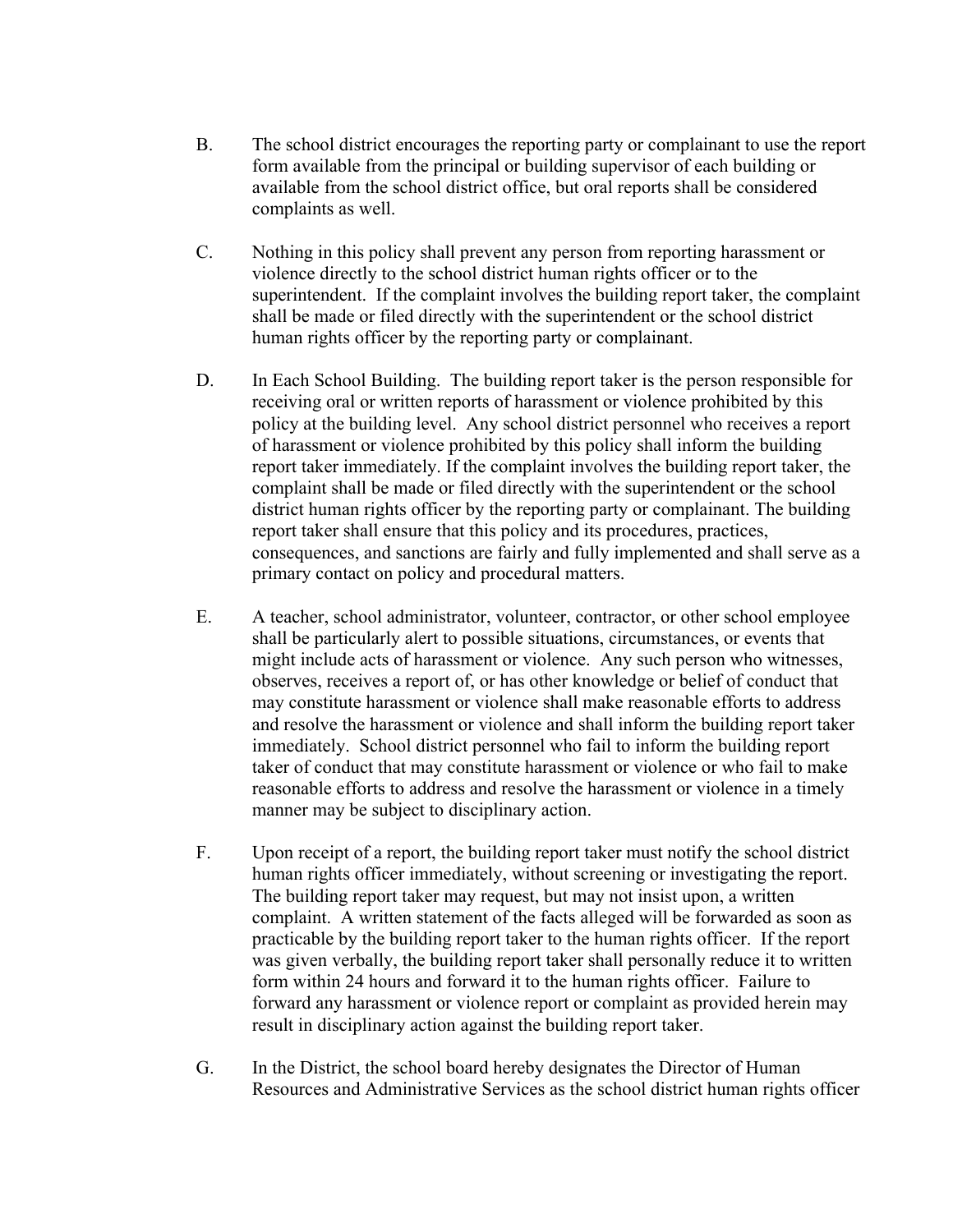to receive reports or complaints of harassment or violence prohibited by this policy. If the complaint involves the human rights officer, the complaint shall be filed directly with the Superintendent.

- H. The school district shall conspicuously post the name of the human rights officer, including mailing addresses and telephone numbers.
- I. Submission of a good faith complaint or report of harassment or violence prohibited by this policy will not affect the complainant or reporter's future employment, grades, work assignments, or educational or work environment.
- J. Use of formal reporting forms is not mandatory.
- K. Reports of harassment or violence prohibited by this policy are classified as private educational and/or personnel data and/or confidential investigative data and will not be disclosed except as permitted or required by law.
- L. The school district will respect the privacy of the complainant(s), the individual(s) against whom the complaint is filed, and the witnesses as much as possible, consistent with the school district's legal obligations to investigate, to take appropriate action, and to comply with any discovery or disclosure obligations.
- M. Retaliation against a victim, good faith reporter, or a witness of violence or harassment is prohibited.
- N. False accusations or reports of violence or harassment against another person are prohibited.
- O. A person who engages in an act of violence or harassment, reprisal, retaliation, or false reporting of violence or harassment, or permits, condones, or tolerates violence or harassment shall be subject to discipline or other remedial responses for that act in accordance with the school district's policies and procedures.

Consequences for students who commit, or are a party to, prohibited acts of violence or harassment or who engage in reprisal or intentional false reporting may range from remedial responses or positive behavioral interventions up to and including suspension and/or expulsion.

Consequences for employees who permit, condone, or tolerate violence or harassment or engage in an act of reprisal or intentional false reporting of violence or harassment may result in disciplinary action up to and including termination or discharge.

Consequences for other individuals engaging in prohibited acts of violence or harassment may include, but not be limited to, exclusion from school district property and events and/or termination of services and/or contracts.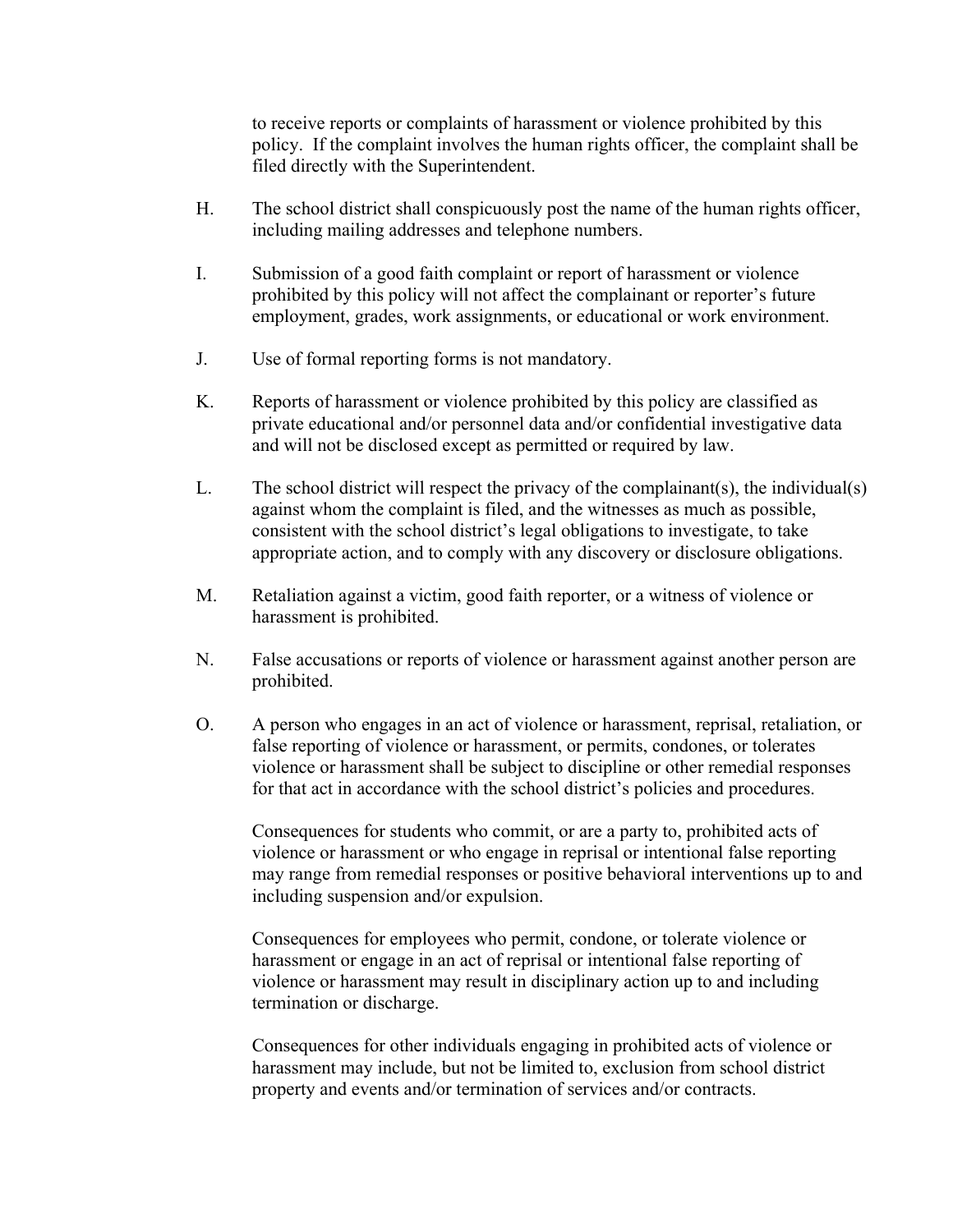# **VI. INVESTIGATION**

- A. By authority of the school district, the human rights officer, as soon as possible following the receipt of a report or complaint alleging harassment or violence prohibited by this policy, shall undertake or authorize an investigation. The investigation may be conducted by school district officials or by a third party designated by the school district.
- B. The investigation may consist of personal interviews with the complainant, the individual(s) against whom the complaint is filed, and others who may have knowledge of the alleged incident(s) or circumstances giving rise to the complaint. The investigation may also consist of any other methods and documents deemed pertinent by the investigator.
- C. In determining whether alleged conduct constitutes a violation of this policy, the school district should consider the surrounding circumstances, the nature of the behavior, past incidents or past or continuing patterns of behavior, the relationships between the parties involved, and the context in which the alleged incidents occurred. Whether a particular action or incident constitutes a violation of this policy requires a determination based on all the facts and surrounding circumstances.
- D. In addition, the school district may take immediate steps, at its discretion, to protect the target or victim, the complainant, and students, teachers, administrators, or other school district personnel pending completion of an investigation of alleged harassment or violence prohibited by this policy.
- E. The alleged perpetrator of the act(s) of harassment or violence shall be allowed the opportunity to present a defense during the investigation or prior to the imposition of discipline or other remedial responses.
- F. The investigation will be completed as soon as practicable. The school district human rights officer shall make a written report to the superintendent upon completion of the investigation. If the complaint involves the superintendent, the report may be filed directly with the school board. The report shall include a determination of whether the allegations have been substantiated as factual and whether they appear to be violations of this policy.

# **VII. SCHOOL DISTRICT ACTION**

Upon completion of an investigation that determines a violation of this policy has occurred, the school district will take appropriate action. Such action may include, but is not limited to, warning, suspension, exclusion, expulsion, transfer, remediation, termination, or discharge. Disciplinary consequences will be sufficiently severe to try to deter violations and to appropriately discipline prohibited behavior. School district action taken for violation of this policy will be consistent with requirements of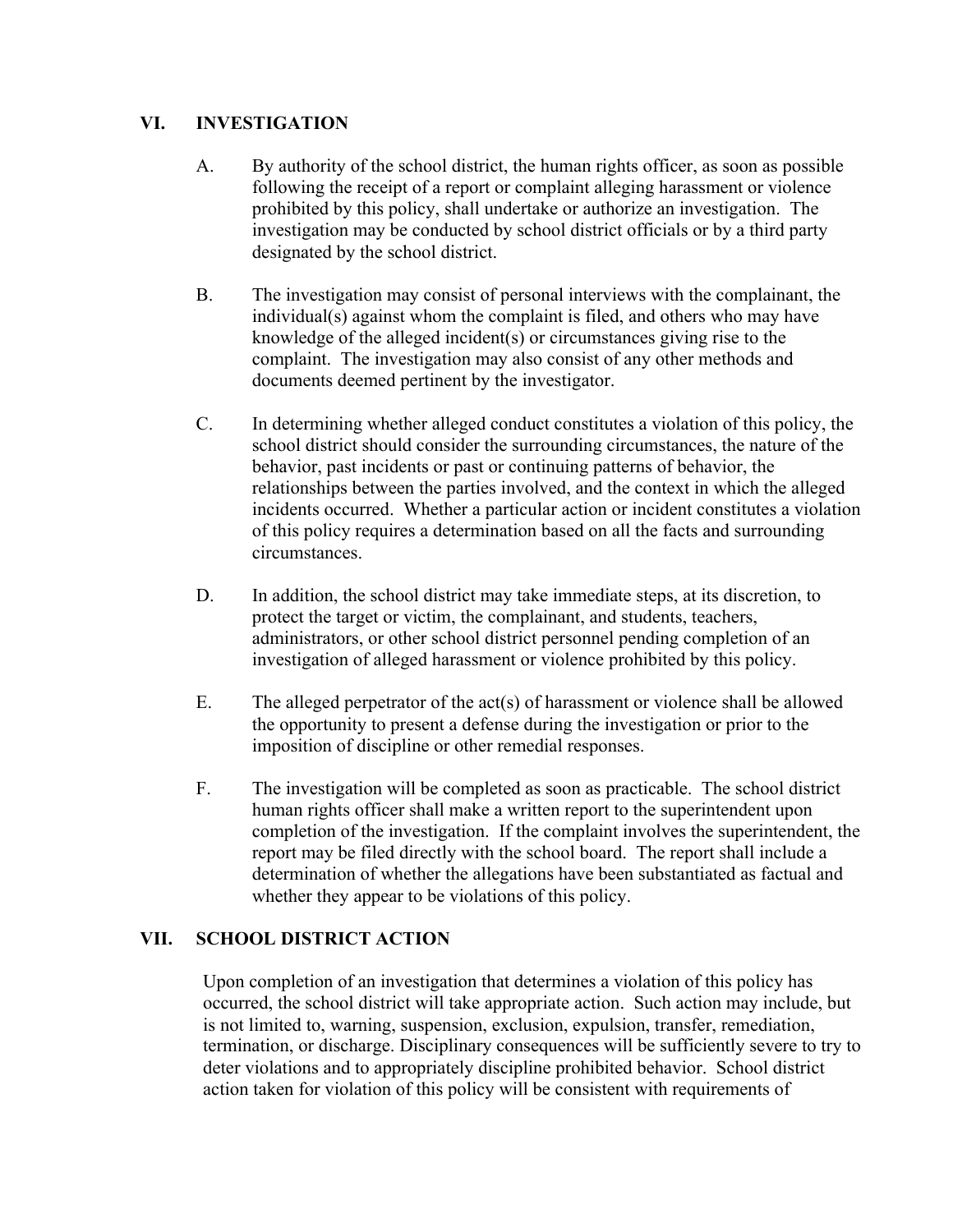applicable collective bargaining agreements, Minnesota and federal law, and applicable school district policies and regulations.

# **VIII. RETALIATION OR REPRISAL**

The school district will discipline or take appropriate action against any student, teacher, administrator, or other school district personnel who commits an act of reprisal or who retaliates against any person who asserts, alleges, or makes a good faith report of alleged harassment or violence prohibited by this policy, who testifies, assists, or participates in an investigation of retaliation or alleged harassment or violence, or who testifies, assists, or participates in a proceeding or hearing relating to such harassment or violence. Retaliation includes, but is not limited to, any form of intimidation, reprisal, harassment, or intentional disparate treatment. Disciplinary consequences will be sufficiently severe to deter violations and to appropriately discipline the individual(s) who engaged in the harassment or violence. Remedial responses to the harassment or violence shall be tailored to the particular incident and nature of the conduct.

# **IX. RIGHT TO ALTERNATIVE COMPLAINT PROCEDURES**

These procedures do not deny the right of any individual to pursue other avenues of recourse which may include filing charges with the Minnesota Department of Human Rights, initiating civil action, or seeking redress under state criminal statutes and/or federal law.

### **X. HARASSMENT OR VIOLENCE AS ABUSE**

- A. Under certain circumstances, alleged harassment or violence may also be possible abuse under Minnesota law. If so, the duties of mandatory reporting under Minn. Stat. § 626.556 may be applicable.
- B. Nothing in this policy will prohibit the school district from taking immediate action to protect victims of alleged harassment, violence, or abuse.

### **XI. DISSEMINATION OF POLICY AND TRAINING**

- A. This policy shall be conspicuously posted throughout each school building in areas accessible to students and staff members.
- B. This policy shall be given to each school district employee and independent contractor who regularly interacts with students at the time of initial employment with the school district.
- C. This policy shall appear in the student handbook.
- D. The school district will develop a method of discussing this policy with students and employees.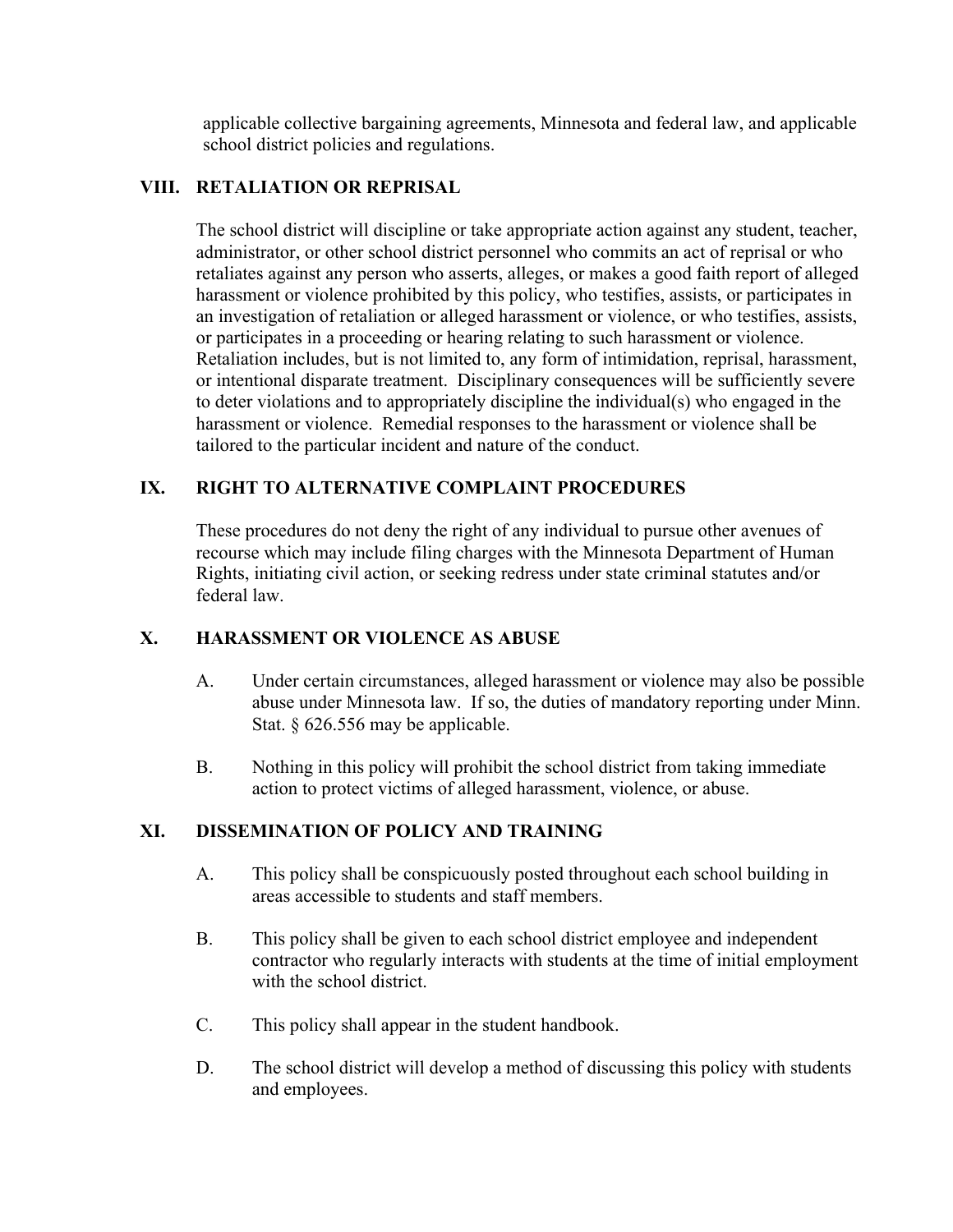- E. The school district may implement violence prevention and character development education programs to prevent and reduce policy violations. Such programs may offer instruction on character education including, but not limited to, character qualities such as attentiveness, truthfulness, respect for authority, diligence, gratefulness, self-discipline, patience, forgiveness, respect for others, peacemaking, resourcefulness and/or sexual abuse prevention.
- F. This policy shall be reviewed at least annually for compliance with state and federal law.

| <b>Legal References:</b> | Minn. Stat. § 120B.232 (Character Development Education)<br>Minn. Stat. § 120B.234 (Child Sexual Abuse Prevention Education)<br>Minn. Stat. § 121A.03, Subd. 2 (Sexual, Religious, and Racial Harassment<br>and Violence Policy)<br>Minn. Stat. § 121A.031 (School Student Bullying Policy)<br>Minn. Stat. Ch. 363A (Minnesota Human Rights Act)<br>Minn. Stat. § 609.341 (Definitions)<br>Minn. Stat. § 626.556 et seq. (Reporting of Maltreatment of Minors)<br>20 U.S.C. §§ 1681-1688 (Title IX of the Education Amendments of 1972)<br>29 U.S.C. § 621 et seq. (Age Discrimination in Employment Act)<br>29 U.S.C. § 794 (Rehabilitation Act of 1973, § 504)<br>42 U.S.C. § 1983 (Civil Action for Deprivation of Rights)<br>42 U.S.C. § 2000d et seq. (Title VI of the Civil Rights Act of 1964)<br>42 U.S.C. § 2000e et seq. (Title VII of the Civil Rights Act)<br>42 U.S.C. § 12101 et seq. (Americans with Disabilities Act)                                       |
|--------------------------|-----------------------------------------------------------------------------------------------------------------------------------------------------------------------------------------------------------------------------------------------------------------------------------------------------------------------------------------------------------------------------------------------------------------------------------------------------------------------------------------------------------------------------------------------------------------------------------------------------------------------------------------------------------------------------------------------------------------------------------------------------------------------------------------------------------------------------------------------------------------------------------------------------------------------------------------------------------------------------|
| <b>Cross References:</b> | MSBA/MASA Model Policy 102 (Equal Educational Opportunity)<br>MSBA/MASA Model Policy 401 (Equal Employment Opportunity)<br>MSBA/MASA Model Policy 402 (Disability Nondiscrimination Policy)<br>MSBA/MASA Model Policy 403 (Discipline, Suspension, and Dismissal<br>of School District Employees)<br>MSBA/MASA Model Policy 406 (Public and Private Personnel Data)<br>MSBA/MASA Model Policy 414 (Mandated Reporting of Child Neglect<br>or Physical or Sexual Abuse)<br>MSBA/MASA Model Policy 415 (Mandated Reporting of Maltreatment<br>of Vulnerable Adults)<br>MSBA/MASA Model Policy 506 (Student Discipline)<br>MSBA/MASA Model Policy 514 (Bullying Prohibition Policy)<br>MSBA/MASA Model Policy 515 (Protection and Privacy of Pupil<br>Records)<br>MSBA/MASA Model Policy 521 (Student Disability Nondiscrimination)<br>MSBA/MASA Model Policy 522 (Student Sex Nondiscrimination)<br>MSBA/MASA Model Policy 524 (Internet Acceptable Use and Safety<br>Policy) |